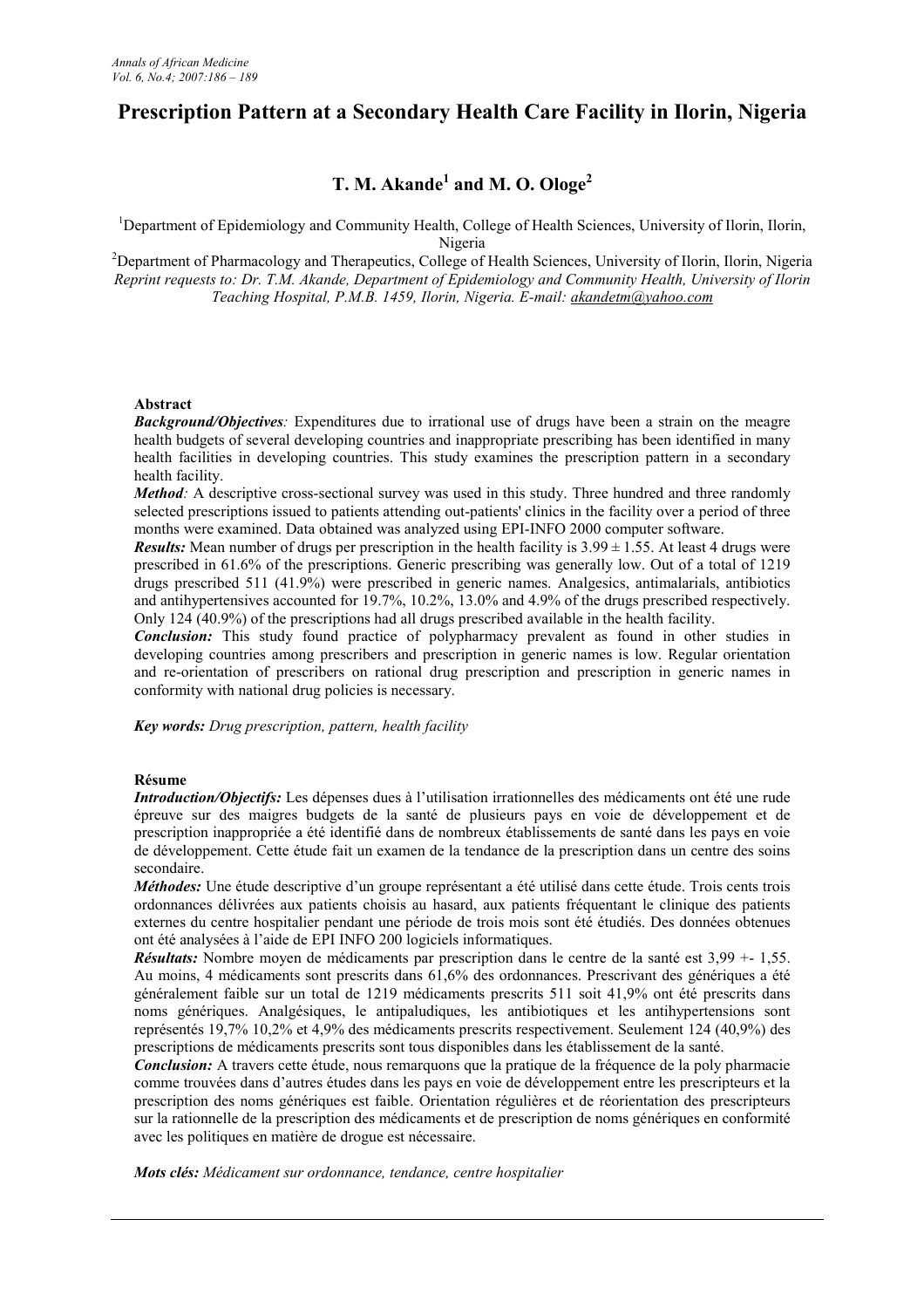## **Introduction**

Appropriate drug utilization has a huge contribution to global reductions in morbidity and mortality with its consequent medical, social and economic benefits.<sup>1</sup> The WHO published its first report on selection of essential drugs in 1977. Essential drugs program was introduced in Nigeria through the promulgation by the Federal Government National Drug Formulation and Essential Drug list decree in 1989. One of the objectives of preparation of essential drugs list is to develop and follow a system of rational use of drugs. Expenditures due to irrational use of drugs have been a strain on the meagre health budgets of several developing countries.

Despite the Essential drug program in countries, there is some evidence of poor prescribing habits by physicians, including irrational use of drugs, high numbers of drugs per prescription and high use of injectable formulations and antibiotics.<sup>2</sup> Inappropriate prescribing has been identified in many health facilities in developing countries. $3$  Misuse of antibiotics, overuse of injections, and under-use of life-extending drugs for illnesses such as HIV/AIDS, heart disease, and other chronic illnesses together constitute a global epidemic of irrational use of medicines. According to figures gathered by surveys presented to WHO, in 2000, about 60% of antibiotics in Nigeria were prescribed unnecessarily.<sup>4</sup> Irrational use of drugs due to inappropriate prescription can also lead to adverse drug events which cause illness or death. Surveys have shown that doctors prescribe drugs when they are not indicated.<sup>5,6</sup> There is no previous publication on prescription pattern in secondary health facilities in this part of Nigeria. This descriptive cross-sectional study examined prescription pattern in a secondary health facility in Ilorin, Nigeria. Findings from this study will sensitize health workers on rational drug use and also help policy makers have some information that can help in further review of policies as well as implementation of policies related to drug prescribing in the country.

#### **Materials and Methods**

This descriptive cross-sectional study was conducted at Civil Service Hospital in Ilorin, Nigeria. It is a secondary health care facility run by Kwara State Ministry of Health. The facility is a 32-bed hospital and provides in-patient and out-patient health care. The physicians in the facility are general practitioners except one specialist in Ophthalmology. The health facility was initially meant to provide health care for the civil servants but for several years has been providing health care to the general public. The facility has 4 Pharmacists and 4 Pharmacy technicians. The facility has the essential drug list but this is not made available to prescribers.

Three hundred and three prescriptions issued to patients attending out-patients' clinics in the facility over a period of three months were examined. Data collection form was designed and used by trained pharmacy technicians to record data and information on the prescribed drugs in the health facility. Systematic random sampling was used to select patients' prescriptions to be used for the study. The average number of prescriptions in the facility per day was 40. A sampling interval of 4 was used to select prescriptions used for the study. The starting point for the first prescription used was the selected by balloting and subsequent prescriptions was picked using the sampling interval of 4.

Data generated from the questionnaires were analyzed using EPI-INFO 2000 software<sup>7</sup> after manual data verification and cleaning. Frequency distribution tables were produced from the analysis.

### **Result**

The study was conducted at civil service clinic, Ilorin, a secondary health care facility run by Kwara State government. A total of 303 forms were filled by pharmacy technicians in the hospital. Majority 270 (89.1%) of the prescriptions were from doctors while other health care providers were responsible for 33 (10.9%) of the prescriptions.

In 291 (96.0%) cases, prescriptions sheets were used for writing the prescription. The number of items prescribed per prescription sheet for the patients ranged from 1 -13 with a mean of  $4.22 \pm 1.81$ . The number of drugs prescribed ranged from  $1 - 9$  with a mean of  $3.99 \pm 1.55$ . Majority of the prescriptions (61.6%) had at least 4 drugs prescribed. Majority of the prescriptions (80.5%) did not include consumables (needle and syringe, cotton wool, etc).

One hundred 100 (33.0%) of the prescriptions contained at least one antimalarial. Out of the total of 124 antimalarials prescribed only 45 (36.3%) were prescribed in generic name and 24 (19.4%) were prescribed as injectables. Of the antimalarials prescribed 47 (35.1%) was chloroquin, 66 (49.3%) was sulphadoxine combinations and the rest type of antimalarials constituted (15.7%).

Among the patients' prescriptions 124 (40.9%) had at least one analgesic, 58 (19.1%) had at least 2 types of analgesics prescribed. Out of the total 240 analgesics prescribed, 151 (62.9%) were in generic names and 26 (10.8%) were injectables. More than half (59.5%) of the analgesics prescribed was paracetamol, nimesulide (16.1%), metamizol, (10.3%), other analgesics prescribed included Ibuprofen and celecoxib.

As much as 189 (62.9%) of the prescriptions had at least one vitamin and 38 (12.6%) contained at least 2 vitamins which were mostly (66.7%) prescribed in generic names and oral form (97.8%). Out of the 303 prescriptions, 135 (44.7%) of prescriptions contained at least one antibiotic and only 23 (7.6%) had at least two antibiotics. Most commonly prescribed antibiotic is amoxicillin (25.0%) followed by combination of ampicillin and cloxacillin (16.7%), other antibiotics prescribed include tetracycline (7.7%), Ciprofloxacin (7.1%) and cotrimoxazole (6.4%), antibiotics prescribed in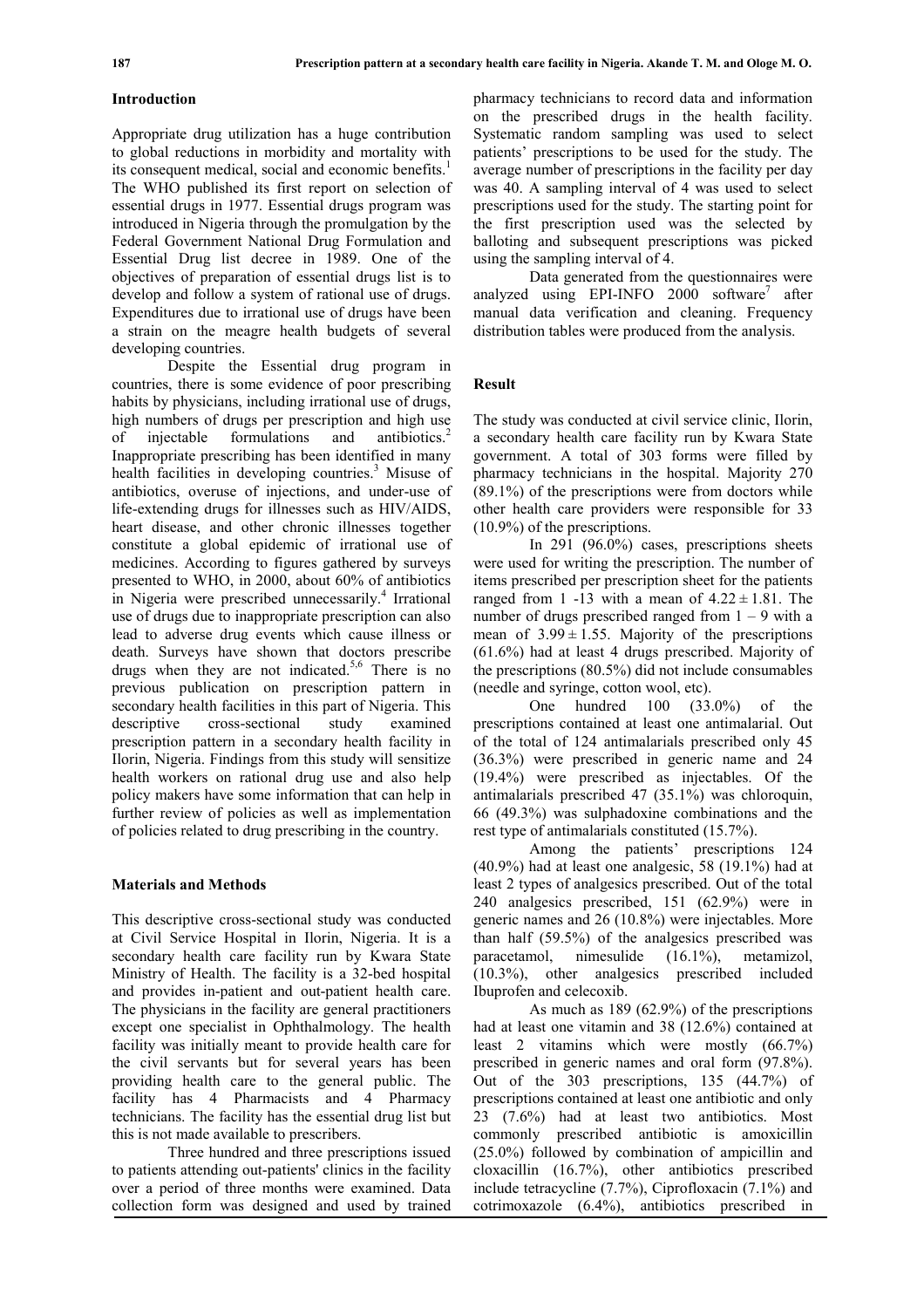generic name was (31.4%).

Of all the prescription 60 (19.8%) contained at least one antihistamine mainly as chlorpheniramine  $(91.0\%)$ , 7  $(2.3\%)$  had at least two antihistamines and only 3 (4.5%) were prescribed in generic names. Also, 46 (15.2%) of the prescriptions had at least one antihypertensive, 12 (4.0%) contained at least two antihypertensives and 24 (40.0%) of the antihypertensives were prescribed in generic names. A total of 41 (13.6%) of the prescriptions contained diuretics of which only 2 (4.8%) were in prescribed in generic name. About a tenth, 31 (10.3%) of the prescriptions contained antispasmodics and all not prescribed in generic name. All antihistamines  $(H_1$ blockers), antihypertensives, diuretics and antispasmodics prescribed were in oral form.

One hundred and forty seven (48.7%) of the prescription contained 210 other drugs mainly made up of drugs like antitussives (9.7%), haematinics (9.7%), antacids (6.5%), corticosteroids (6.9%), anxiolytics (7.4%). Sixty-seven (30.9%) of these other drugs were prescribed in generic names.

Out of a total of 1219 drugs prescribed (Table 1), 511 (46.2%) were prescribed in generic names. Out of the 303 prescriptions 124 (40.9%) had all the drugs prescribed available, 178 (59.1%) had at least one drug not available, 71(23.5%) had at least 2 drugs not available and 28 (9.3%) had at least 3 drugs not available. The mean number of prescribed drugs per prescription that was available is  $3.056 \pm 1.68$  and the mean number of drugs not available was  $0.95 \pm 1.04$ .

| Table 1. Distribution of 1219 prescribed drugs and type of prescription |  |  |  |  |  |
|-------------------------------------------------------------------------|--|--|--|--|--|
|-------------------------------------------------------------------------|--|--|--|--|--|

| Drugs             | Generic name | <b>Prescribed route</b>       |              |                |  |  |
|-------------------|--------------|-------------------------------|--------------|----------------|--|--|
|                   | Yes $(\% )$  | No $\left(\frac{0}{0}\right)$ | Oral $(\% )$ | Parenteral (%) |  |  |
| Analgesics        | 151(62.9)    | 89(37.1)                      | 214 (89.2)   | 26(10.8)       |  |  |
| <b>Vitamins</b>   | 152(66.7)    | 76(33.3)                      | 223 (97.8)   | 5(2.2)         |  |  |
| Antimalarials     | 45(36.3)     | 79(63.7)                      | 100(80.6)    | 24(19.4)       |  |  |
| Antihistamines    | 3(4.5)       | 64 (95.5)                     | 54 (80.6)    | 13(19.4)       |  |  |
| Antibiotics       | 50 (31.4)    | 109(68.6)                     | 158 (99.4)   | 1(0.6)         |  |  |
| Antihypertensives | 24(40.0)     | 36(60.0)                      | 60(100.0)    |                |  |  |
| <b>Diuretics</b>  | 2(0.5)       | 39(99.5)                      | 39(99.5)     | 2(0.5)         |  |  |
| Antispasmodics    |              | 31(100.0)                     | 30(96.8)     | 1(3.2)         |  |  |
| Eye medication    | 17(28.8)     | 42(71.2)                      | 59 (100.0)   |                |  |  |
| Others            | 67(31.9)     | 143(68.1)                     | 190(90.5)    | 20(9.5)        |  |  |
| Total             | 511(41.9)    | 708 (58.1)                    | 1127(92.5)   | 92(7.5)        |  |  |

#### **Discussion**

In this study the prescribers as expected of a secondary health facility were mainly physicians. The mean number of drugs per prescription in this study was  $3.99 \pm 1.55$  and at least 60% of the prescriptions contained at least 4 drugs. This is similar to finding of average number of drugs per encounter of 3.9 in the public hospital in a study in Warri, Nigeria<sup>3</sup> and the finding in  $\text{Iran}^2$  where average number of drugs prescribed was 3.4. The situation in tertiary health facility in Nigeria is not too different from findings in North Western Nigeria of 3.5 drugs per prescription.<sup>8</sup> The number of drugs per prescription in this study is however higher than the average number of drugs prescribed at  $2.41 \pm 0.02$  for Randle health center and  $2.64 \pm 0.02$  for Onikan health center both in Lagos, Nigeria.<sup>9</sup>

The most prescribed group of drugs in this health facility is analgesics received by 41.1% of the patients and this is followed by antimalarial which was prescribed for about a third of the patients. Sulphadoxine combinations were prescribed more than chloroquine in this center and very few received artesunate or artesunate based combinations. The study was conducted at a time when the Federal Ministry of Health had just introduced the policy of making artemisinin-based drug combinations the first drug of choice in malaria treatment, thus it would be necessary to sensitize health care professionals at all levels of health care delivery on the advantages and benefits that these drug combinations have over the former antimalarial drugs.

According to figures gathered by surveys presented to World Heath Organization (WHO) in 2000, about 60% of antibiotics in Nigeria were prescribed unnecessarily. In Nepal, over 50% of antibiotics prescribed in 1996 were not needed and 40% of medicines expenditure in the same year was wasted due to inappropriate prescriptions. Globally, the figure for unwarranted antibiotics prescriptions stands at roughly  $50\%$ <sup>4</sup>. In this study about 45.0% of the prescriptions contained antibiotics.

Parenteral route prescription of drugs in this study was found to be relatively low when compared with findings from other studies, only 7.5% of the drugs prescribed in this study were parenteral drugs as compared with  $26.9\%$  in a study in Enugu, Nigeria<sup>10</sup> and Isah et al reported percentage encounters with injections of  $10.1 - 17.0\%$  in a study in two States in Nigeria.<sup>11</sup>

Availability of drugs remains a problem in health facilities in developing countries. In this study only about 40% of the patients got all prescribed